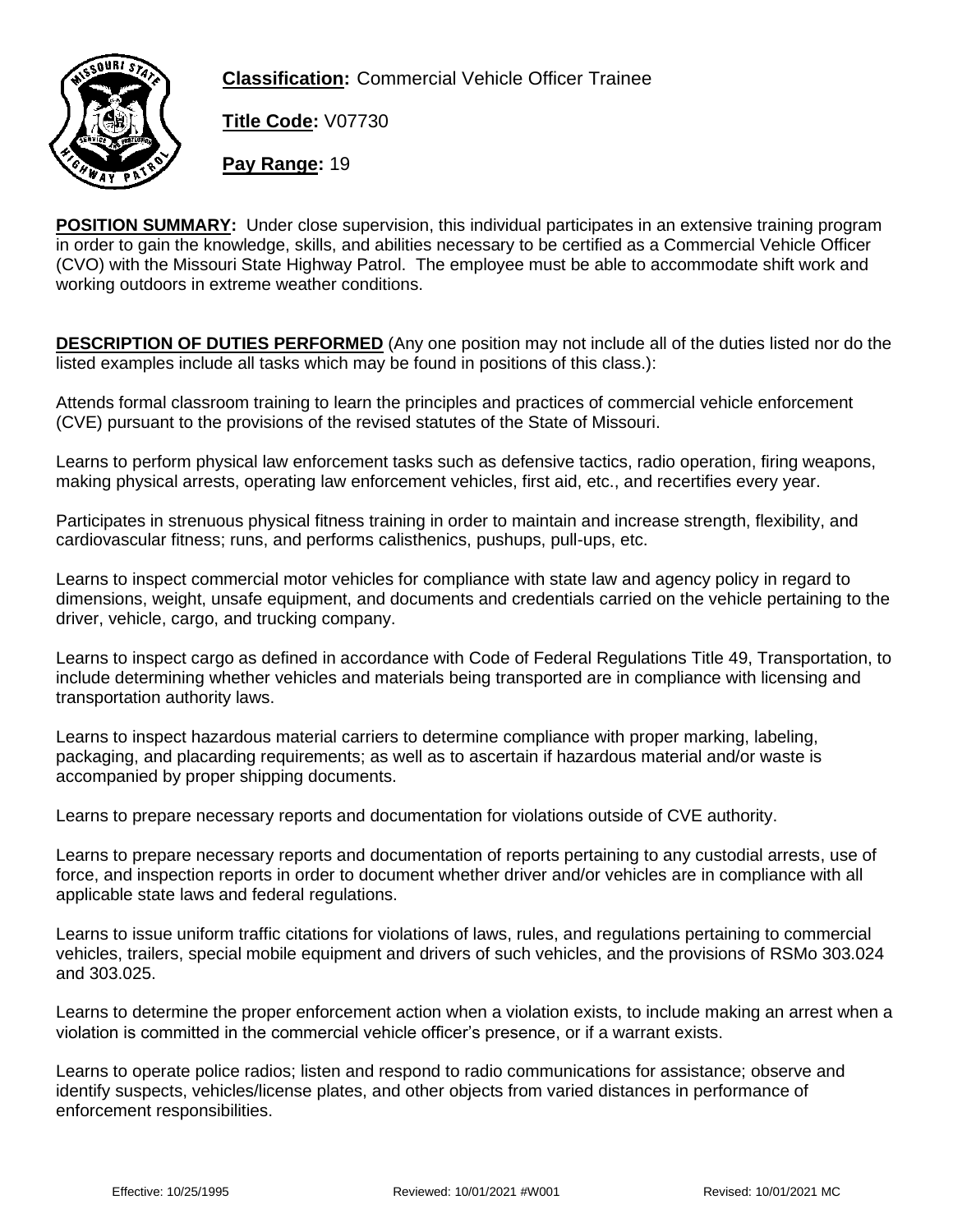## **Classification:** Commercial Vehicle Officer Trainee **Page 2** Page 2

Learns to safely operate Patrol vehicles during normal and adverse weather conditions at normal and high speeds, during daylight and darkness, and during emergency and non-emergency situations for the primary purpose of commercial motor vehicle inspections.

Learns to process requests for temporary trip permits.

Learns to interpret and explain provisions of state law and federal regulations to commercial operators, terminal personnel, the public, etc.

Learns and keeps informed of changes in statutes , department policy, and commercial vehicle regulations of other regulatory agencies that affect enforcement operations (e.g., studying and reviewing department policy, training materials, periodicals, etc.)

Learns to prepare for accurately testifying in court in order to present the facts surrounding any civil, criminal, or departmental action. May appear and testify as a witness in official proceedings.

Maintains and cleans assigned equipment and arranges for repairs when malfunctions occur.

Performs building and grounds maintenance (e.g., mows lawn, mops floor, paints trim, removes trash, etc.) as necessary to keep a professional appearance of the inspection facilities.

Performs job-related travel, as needed.

Performs other related work as assigned.

**REQUIRED KNOWLEDGE, SKILLS, AND ABILITIES:** Knowledge of or ability to learn the basic techniques, practices, and procedures used in CVE, in accordance with Patrol policy and procedures, and state and federal laws.

Knowledge of or ability to learn hazardous/radioactive materials as they pertain to CVE, and exercise the proper safety procedures in dealing with same.

Knowledge and practice of or the ability to learn and practice the safety procedures involved in administering first aid, and dealing with body fluid and/or blood-borne pathogens.

Ability to utilize problem-solving skills, exercise judgment, make decisions, and assemble information in report form.

Ability to effectively and accurately document enforcement activities in handwritten reports.

Ability to learn to conduct various levels of inspections in accordance with established policies, procedures, state and federal laws and regulations, to include various levels of driver and vehicle safety; commercial vehicle post-crash analysis; and detection of fraudulent and forged documents.

Ability to learn to detect unsafe equipment on vehicles and to take the appropriate corrective action.

Ability to operate assigned departmental vehicle at a high rate of speed as needed and under varying, stressful conditions to apprehend violators and respond to emergency situations.

Ability to exercise diplomacy and patience in dealing with a variety of individuals (in potentially hostile situations) with firmness, tact, and impartiality necessary to enforce commercial vehicle laws and regulations.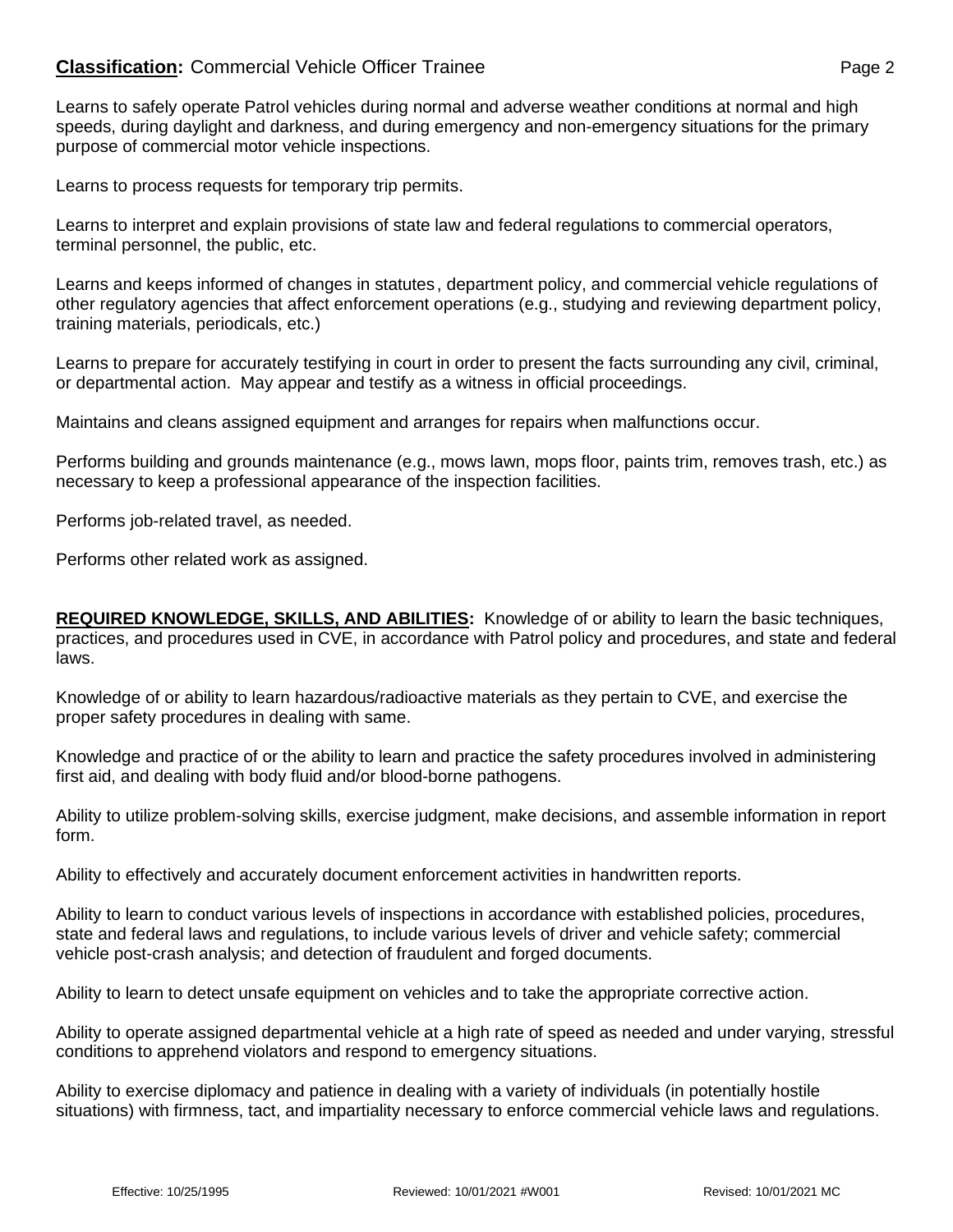## **Classification:** Commercial Vehicle Officer Trainee **Page 3** Page 3

Ability to safely and properly fire, load/unload Patrol firearms, as well as the ability to properly use and maintain OC aerosol, an ASP baton, handcuffs, and an assigned firearm.

Ability to gain and maintain physical control of persons when making a custodial arrest.

Ability to operate equipment necessary for the completion of job duties (e.g., weigh scales, measuring devices, creeper, communications equipment, computer terminal, telephone, fax machine, calculator, etc).

Ability to assist with the set up and operation of portable scales in order to properly weigh commercial motor vehicles.

Ability to study and review materials to keep abreast of changes in the commercial vehicle enforcement field.

Ability to position self and equipment necessary to inspect commercial motor vehicles.

Ability to handle fees collected for fuel tax and reciprocity permits per Patrol policy.

Ability to perform light building and ground maintenance as necessary at inspection facilities (mowing lawn, mopping floors, painting trim, trash removal, etc).

Ability to visually identify or describe persons, vehicles, locations, or other objects at a reasonable distance from a moving vehicle.

Ability to receive, understand, and act upon aural instructions through the use of radio.

Ability to testify in court.

Ability to administer first aid.

Ability to read and comprehend written materials.

Ability to move and/or carry victims of traffic or related accidents.

Ability to recognize when a decision is necessary and exhibit readiness to make a decision.

Ability to operate and maintain assigned police vehicles and equipment.

Ability to operate Patrol issued computer equipment.

Ability to handle restricted and confidential information in a professional manner and maintain the information as such.

Ability to communicate in English clearly and concisely, both orally and in writing.

Ability to work with material that may be of a sexual nature relating to criminal activity (e.g., written material, photographs, and/or verbal language, etc.).

Ability to establish and maintain harmonious working relations with others.

Ability to accommodate shift work.

Ability to work outdoors in inclement weather.

Ability to work hours as assigned.